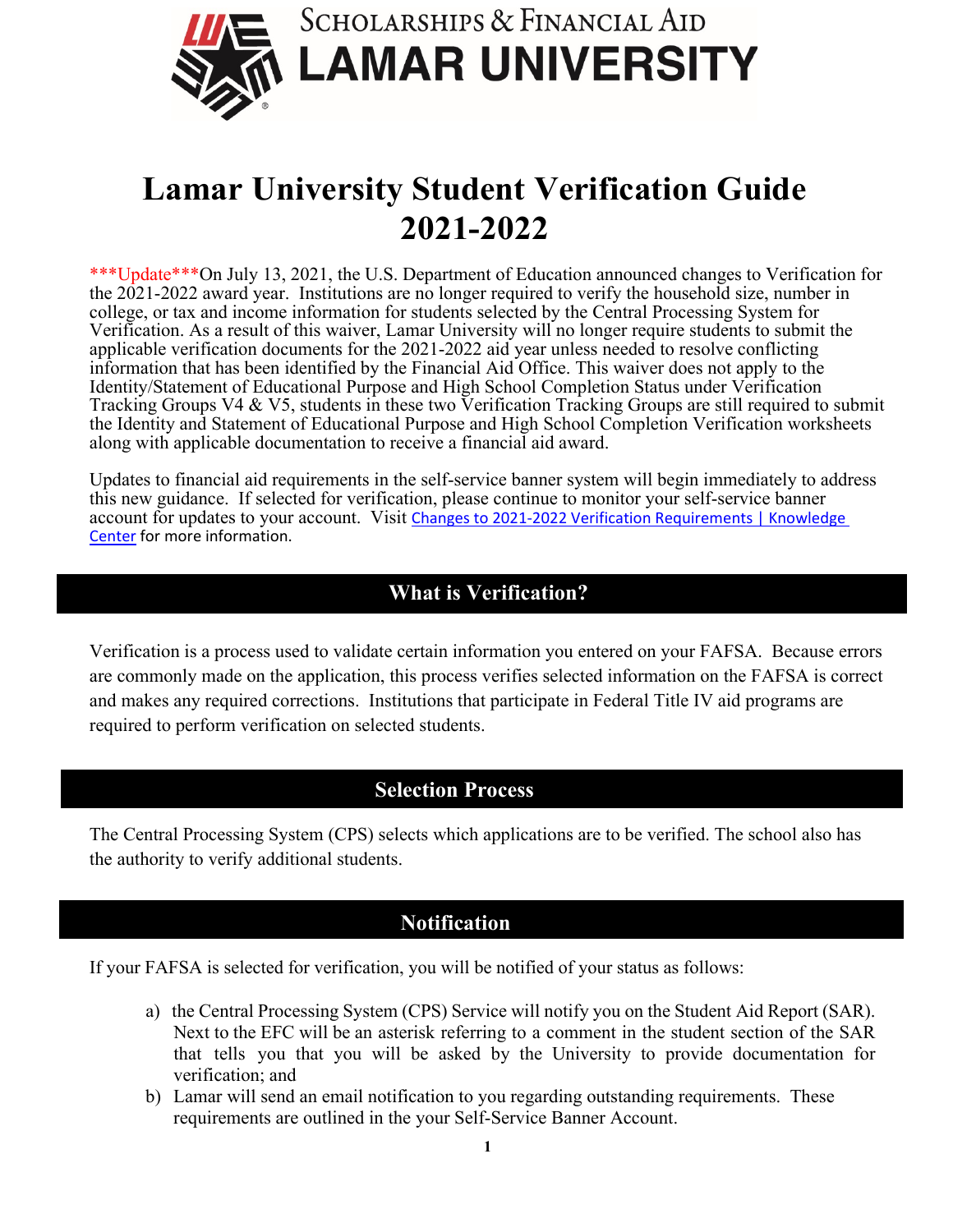

University email notifications sent to a student whose FAFSA information is selected for verification will include:

- a) a link to the student's Self-Service Banner login screen: [https://ssbprod.lamar.edu:9000/btdb/twbkwbis.P\\_WWWLogin.](https://ssbprod.lamar.edu:9000/btdb/twbkwbis.P_WWWLogin) This site allows the student to view all documentation needed to satisfy the verification requirements and complete any additional financial aid requirements; and
- b) the student's responsibilities with respect to completing all requirements for financial aid, including the consequences of failing to complete any required action or delaying the completion of any requirements.

## **Deadlines to Complete Verification**

Except for students selected for Verification Tracking Groups V4 and V5, verification documents must be received by the institution no later than 120 days after your last date of enrollment for the 2021-2022 award year or September 17, 2022, whichever is earlier. If selected for Verification Tracking Groups V4 and V5, institutions must submit identity and high school completion status verification results no later than 60 days following the institution's first request to the student to submit the documentation.

To allow time for accurate processing we encourage you to complete the verification process as soon as possible but no later than two weeks before your last date of enrollment for the 2021-2022 award year. If you complete verification after you are no longer enrolled, you may only be eligible to receive Federal Pell Grant funds.

Verification is complete once the school has all the requested documentation and a valid FAFSA.

## **Consequences for Failure to Submit Documentation**

If verification is not complete by the deadline:

- Aid that was previously disbursed for the award year may be canceled
- Aid that has been offered will not disburse and may be canceled
- You may lose out on campus-based aid programs (i.e. Federal Supplemental Educational Opportunity Grant).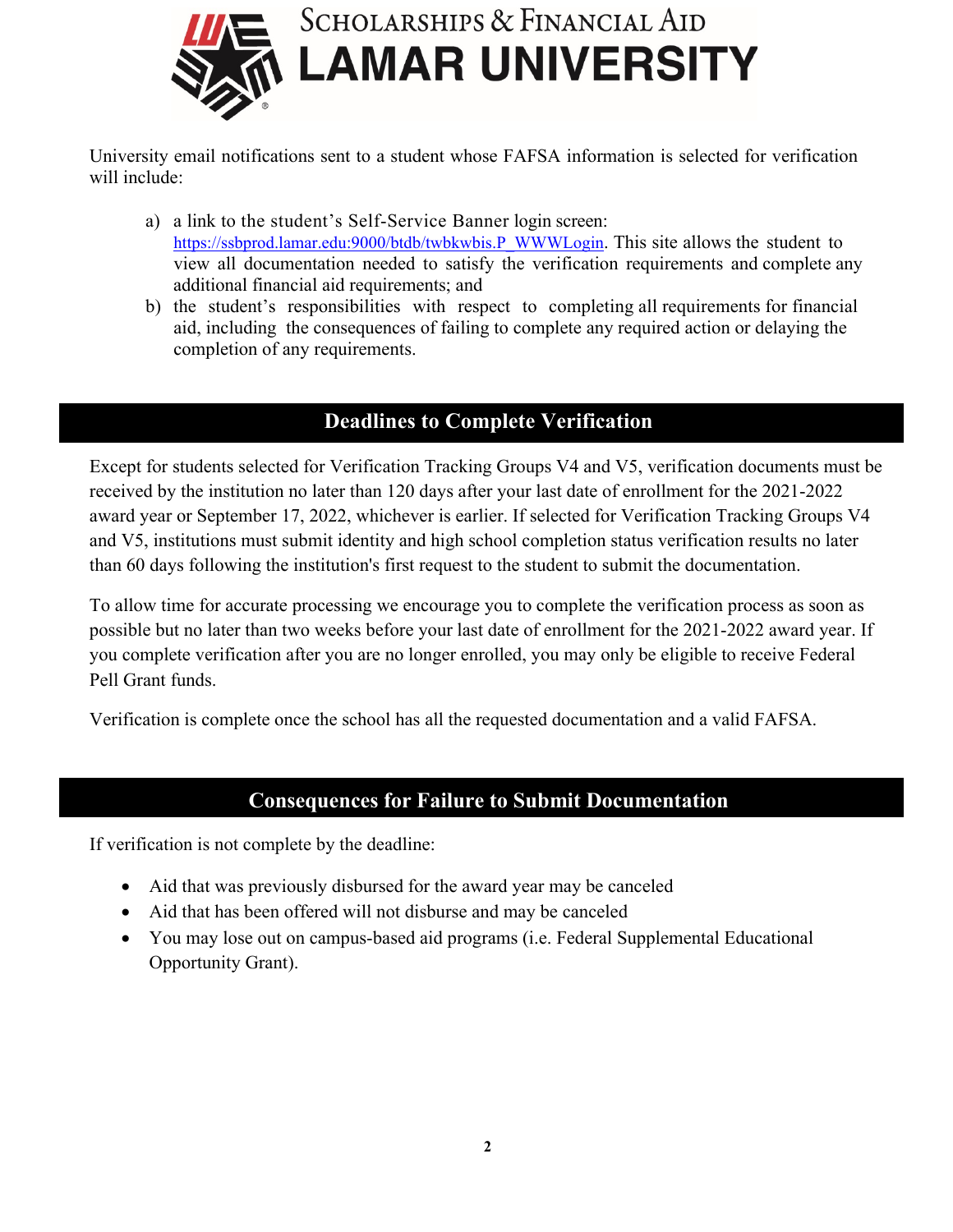

## **Updating FAFSA Information**

*►Generally, a student cannot update FAFSA information that was correct as of the date the application was signed because the FAFSA is considered to be a "snapshot" of the family's financial situation as of that date.* For example, if a student's family sold some stock after signing the FAFSA and spent the proceeds on an automobile or home improvement, the student cannot update the FAFSA to reflect a change in assets. After the FAFSA is signed, only certain items can be updated under the conditions listed below.

- (1) **Dependency Status Change:** If a student's dependency status changes at any time during the award year, the student must update FAFSA information, except when the update is due to a change in the student's marital status.
- (2) **Verification of Household Size or Number in College:** An applicant whose FAFSA information is selected for verification of household size or number in college must update those items to be correct as of the date of verification, except when the update is due to a change in the student's marital status.
- (3) **Marital Status Change:** The University may require a student to update FAFSA information under paragraph (1) or (2) of this section for a change in the student's marital status if the University determines that the update is necessary to address an inequity or to reflect more accurately the student's ability to pay.

## **Correcting Errors on FAFSA Information**

#### *►Although a student cannot update FAFSA information that was filed correctly, except under limited conditions as listed-above, errors made on the original FAFSA must be corrected.*

To apply for federal aid, a student submits a Free Application for Federal Student Aid (FAFSA) to the Central Processing System (CPS). Generally, the FAFSA is submitted through the online process and the student receives from the CPS an electronic summary of his/her processed FAFSA known as the Student Aid Report (SAR).

Upon receipt of the SAR, the student should review all information listed on the SAR and submit for *processing any errors reported on the original FAFSA to the CPS. In addition, customized Lamar University Verification Worksheets will be listed in the Self-Service Banner for students selected for federal verification. The student and parent(s) should complete the documentation as soon as possible and return it to the Financial Aid Office. Please note the deadlines listed above.*

An electronic summary of a student's original FAFSA and any corrected FAFSA information will be sent from the CPS to the University. Once received, all FAFSA data, Lamar University Verification Worksheets, and any supplemental verification documents will then be reviewed by the Financial Aid Office to verify the accuracy of the student's FAFSA information and to calculate his/her eligibility for need-based financial aid.

*►If a student's FAFSA information changes as a result of the University's verification process,*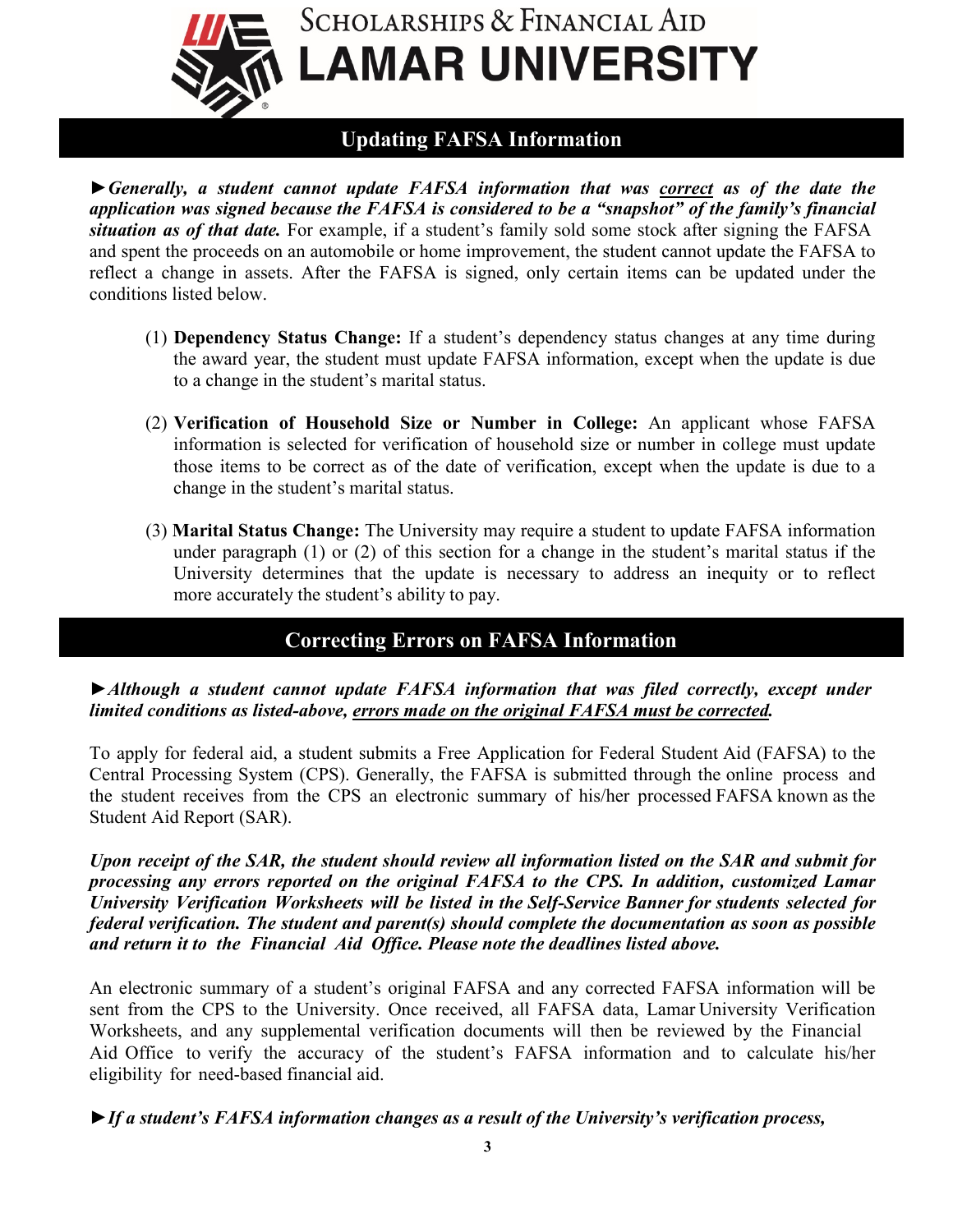

*the Office of Student Financial Assistance will:*

- *a) submit for processing changes to the FAFSA information determined to be in error\*;*
- *b) recalculate the student's Federal Pell Grant on the basis of the recalculated EFC;*
- *c) adjust the student's financial aid package on the basis of the recalculated EFC; and*
- *d) notify the student via email and Self-Service Banner of any change to his/her financial aid package.*

*\*Note: Although the University will be able to submit most changes to FAFSA information, on occasion it may be necessary for the student to submit changes directly to the CPS. These events include a correction to the student's biographical information, marital status, or dependency status or a correction to a parent's biographical information or marital status. In such cases, the University will notify the student by phone, mail, or email as to which data items must be corrected by the student and submitted for processing to the CPS. Additionally, some corrections, such as incorrect tax return filing statuses, will need to be addressed by the student and/or parent before we will are able to continue processing the student's application.* 

Any corrections or updates must be submitted by midnight Central Time, September 10,

## **Applicant Verification with No Corrections Necessary**

In many situations, applicants who have been selected for verification do not have any errors on their application and therefore no information reported on their FAFSA needs updating. Applicants and their parents are encouraged to use the IRS Data Retrieval Tool because of its accuracy and ease of use.

## **Selection After Disbursement**

A student's application may be selected for verification after corrections are submitted and the student has been paid based on the previous unselected CPS transaction. The student is required to complete verification before receiving any further disbursements. If verification does not justify aid already disbursed, the student is responsible for repaying all aid for which he is not eligible, though he may keep any Direct Loan money he received and FWS wages he earned. See the section titled "Consequences for Failure to Submit Documentation" above for what happens if verification is not complete.

## **Professional Judgments**

Professional judgment is the discretionary action available to a financial aid administrator to address unusual circumstances that affect a student's ability to pay education expenses. Financial aid administrators may make adjustments on a case-by-case basis, and documentation must be collected. Students may email financialaid@lamar.edu to inquire.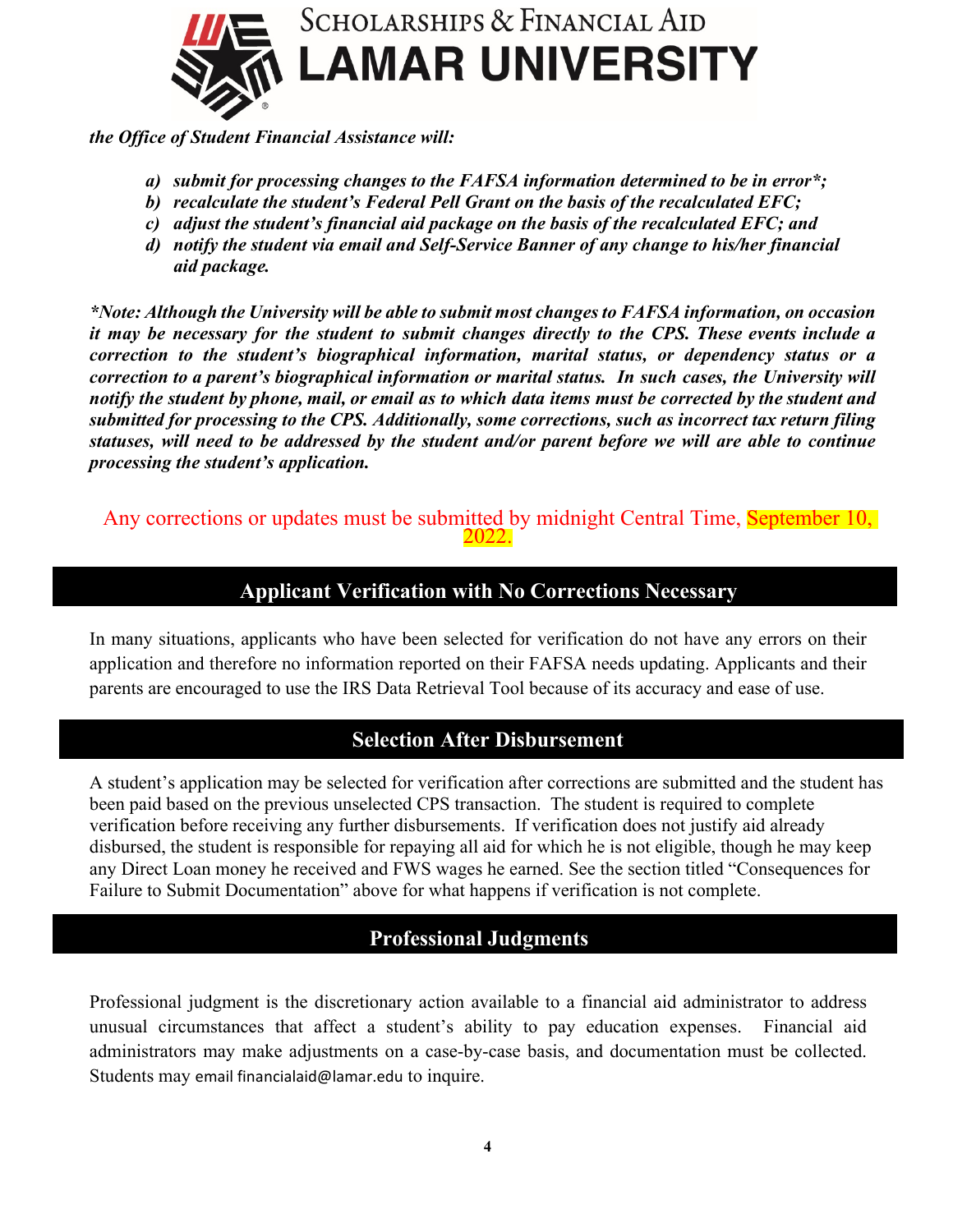

# **SCHOLARSHIPS & FINANCIAL AID LAMAR UNIVERSITY**

## **Referral of Fraud Cases**

The Lamar University Office of Student Financial Assistance will report any suspected fraud or falsified information (on the part of the student, the parent, and preparer of financial aid applications or related parties) to the U. S. Department of Education and all other related parties for immediate action. Examples of such information include false claims of independent student status, false claims of citizenship, use of false identities, forgery of signatures or certificates, and false statements of income. This information will be forwarded to authorized agencies in addition to the U.S Department of Education for investigation such as the Office of Inspector General at 1-800-MIS-USED (1-800-647-8733) or by email at [oig.hotline@ed.gov;](mailto:oig.hotline@ed.gov) web: [http://www.ed.gov/about/offices/list/oig/hotline.html.](http://www.ed.gov/about/offices/list/oig/hotline.html) Anyone who suspects fraud or abuse may make a confidential report contacting the Office of Inspector General. Noncompliance issues follow the University administrative chain of command. Should an issue remain unresolved, complainants can call the State Hotline at 1-800-TXAUDIT. Complainants can also report suspected instances of noncompliance to the Department of Education, Office of the Ombudsmen, or report the complaint to [www.ethicspoint.com](http://www.ethicspoint.com/)

## **Definitions of Common Terms**

*►Central Processing System (CPS):* The primary business function of the CPS is student application processing and eligibility determination for federal student financial assistance for postsecondary education.

*►Federal Expected Family Contribution (FM EFC):* A measure of how much the student and his/her family can be expected to contribute to the cost of the student's education for the award year based on the federal need analysis formula. Note: The University determines a student's eligibility for needbased federal aid based on a student's FM EFC.

*►Institutional Expected Family Contribution (IM EFC):* A measure of how much the student and his/her family can be expected to contribute to the cost of the student's education for the award year based on the institutional need analysis formula. Note: The University determines a student's eligibility for need-based institutional aid based on a student's IM EFC.

*►Institutional Student Information Record (ISIR):* One of two output documents created by the CPS after processing a student's FAFSA. The ISIR is made available electronically to the institutions listed on the student's FAFSA and his/her state agency.

*►Federal subsidized student financial assistance programs:* Title IV, HEA programs for which eligibility is determined on the basis of an applicant's FAFSA EFC. These programs include the Federal